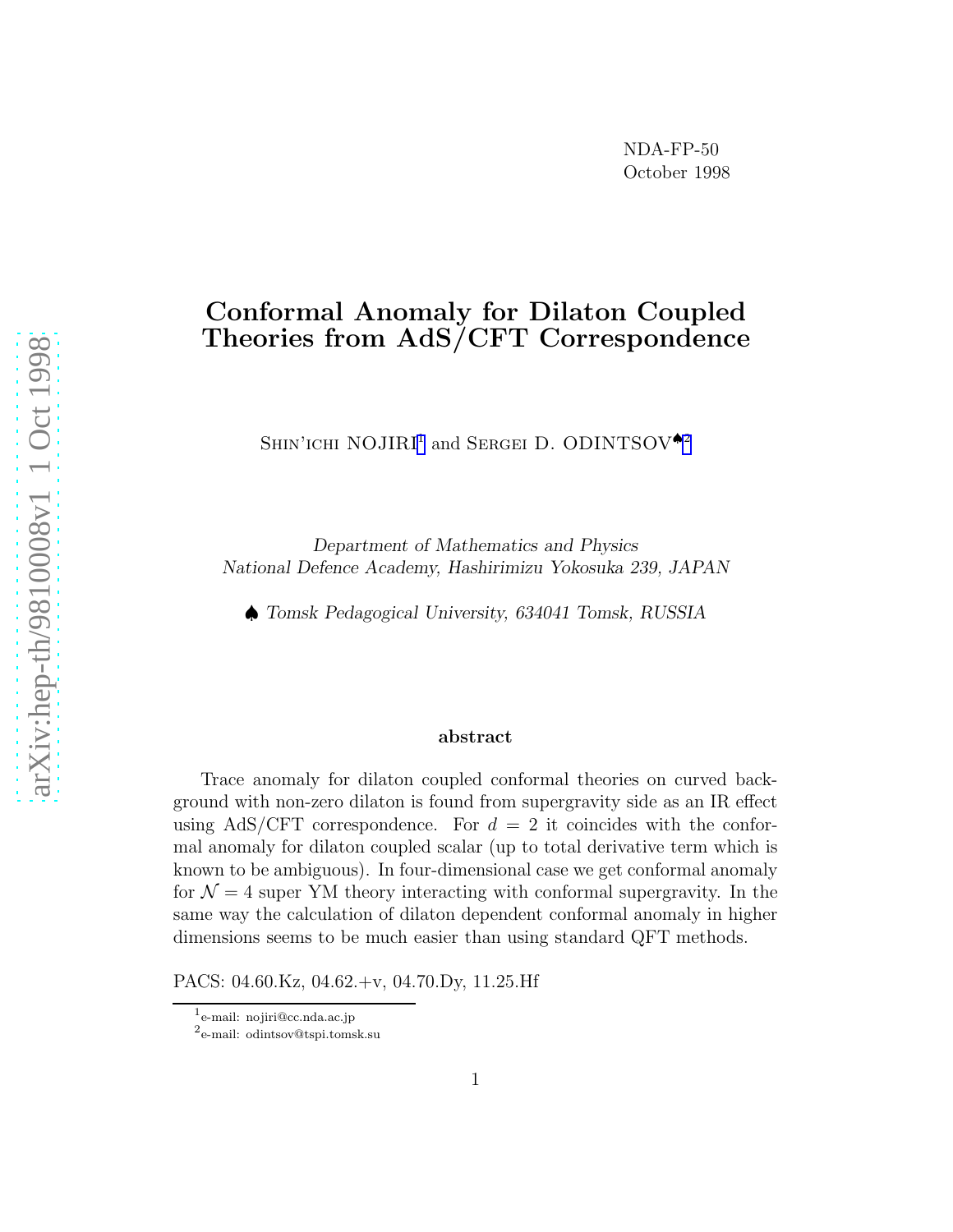AdS/CFT correspondence [\[1](#page-8-0), [2, 3](#page-8-0)] attracted a lot of attention recently. This correspondence between string theory on specific background and conformal field theory is simplified for large  $N$  (where  $N$  is the number of coincident branes) and small string coupling. In this case, the left hand side of conjecture relation, i.e. string partition function in supergravity approximation may be reduced to exponential of the supergravity action functional which is calculated on the background under consideration (bulk) with the account of classical equations of motion and some boundary conditions. The right hand side is given by generating functional of correlation functions in the conformal field theory on the boundary. This partition function may be also considered as the one corresponding to the coupling of conformal matter withconformal supergravity [[7\]](#page-8-0).

Recently conformal anomaly (for a general review and list of refs., see [[9](#page-8-0)]) for conformal field theories in  $d = 2, 4, 6$  has been derived from the supergravity side using above AdS/CFT correspondence in ref.[\[5\]](#page-8-0). Such calculation explicitly demonstrates that conformal anomaly which usually has an UV origin as it is almost associated with the corresponding divergent effective action (see[[10\]](#page-8-0) for a review) may arise as an IR divergence in bulk theory (so-called IR-UV connection in holographic theories [\[12](#page-8-0)]).

From another side recently conformal anomaly has been calculated by usual QFT methods for dilaton coupled conformal matter on curved background with non-trivial dilaton. For 2d dilaton coupled scalar with arbitrary dilatonic coupling it has been first calculated in ref.[\[13](#page-8-0)] (see also[[6\]](#page-8-0) and for special choice of dilatonic coupling,  $\sec[14]$  $\sec[14]$  $\sec[14]$ . For 4d dilaton coupled scalars and vectors the conformal anomaly has been found in refs.[[6,](#page-8-0) [15, 16\]](#page-9-0).

The main purpose of our work is to find holografic conformal anomaly for dilaton coupled conformal field theory from supergravity side (using AdS/CFT correspondence). We use the same methods as in ref.[[5\]](#page-8-0) where such result has been obtained in the absence of background dilaton. The final expression for conformal anomaly is given for  $d = 2$  and  $d = 4$ . It is shown that for  $d = 2$  it coincides with the conformal anomaly for 2d dilaton coupled scalar [\[13](#page-8-0), [6\]](#page-8-0) and it is actually unique (up to total derivatives terms [[6](#page-8-0), [14\]](#page-8-0)). For  $d = 4$  we get just conformal anomaly of  $\mathcal{N} = 4$   $U(N)$  or  $SU(N)$ super YM theory coupled with  $\mathcal{N} = 4$  conformal supergravity.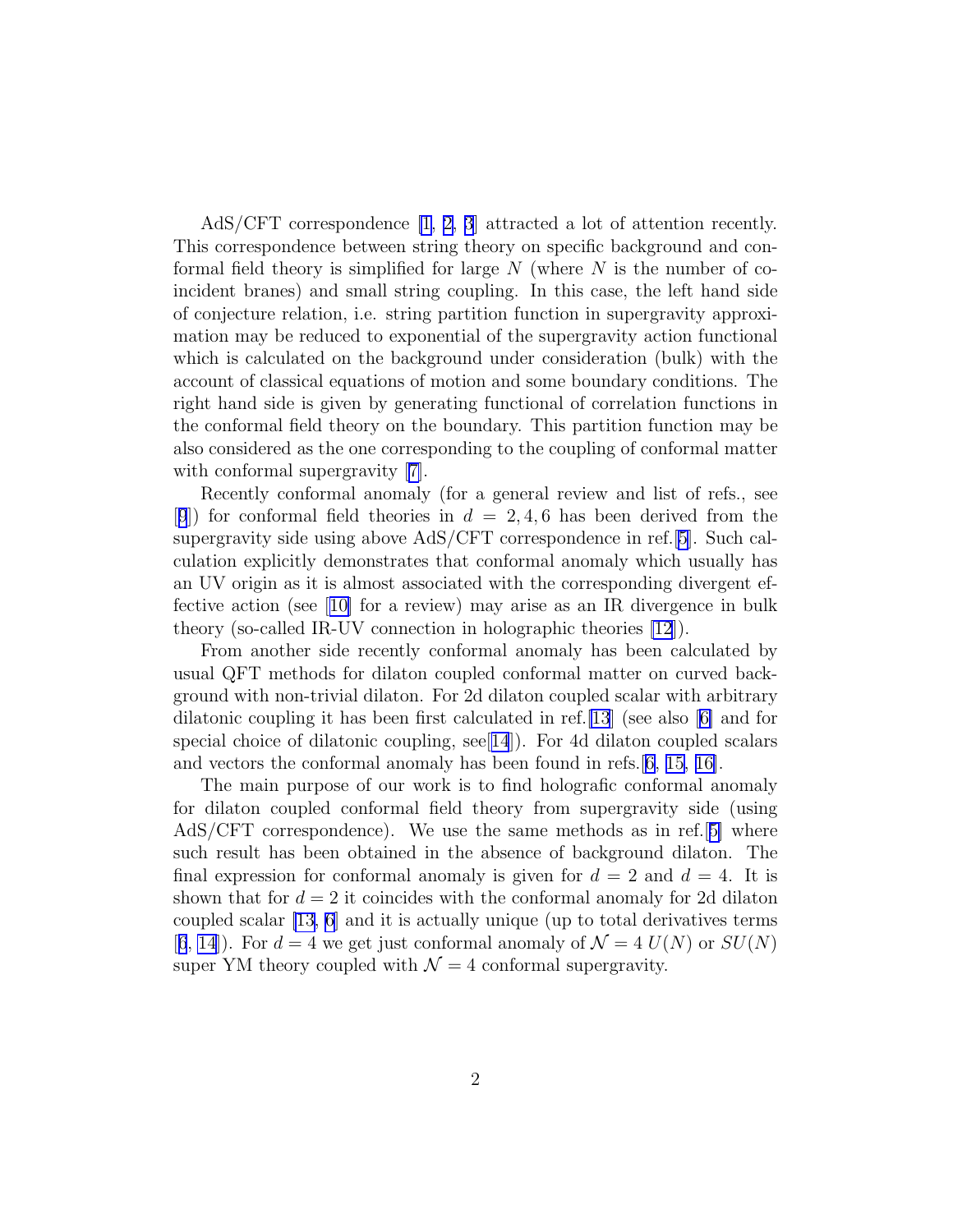<span id="page-2-0"></span>We start with the action of  $d+1$ -dimensional dilatonic gravity

$$
S = \frac{1}{16\pi G} \left[ \int_{M_{d+1}} d^{d+1}x \sqrt{-\hat{G}} \left\{ \hat{R} + X(\phi)(\hat{\nabla}\phi)^2 + Y(\phi)\hat{\Delta}\phi + 4\lambda^2 \right\} \right. \\ \left. + \int_{M_d} d^d x \sqrt{-\hat{g}} \left( 2\hat{\nabla}_\mu n^\mu + \alpha \right) \right] \ . \tag{1}
$$

Here  $M_{d+1}$  is the  $d+1$  dimensional manifold whose boundary is the d dimensional manifold  $M_d$  and  $n_\mu$  is the unit normal vector to  $M_d$ . In Eq.(1)  $X(\phi)$  and  $Y(\phi)$  are arbitrary functions depending on dilaton  $\phi$ . Note that the arbitrariness of  $X(\phi)$  and  $Y(\phi)$  is not real but apparent one. In fact, if we define new dilaton field  $\varphi$  by

$$
\varphi \equiv \int d\phi \sqrt{2V(\phi)} \ , \quad V(\phi) \equiv X(\phi) - Y'(\phi) \ , \tag{2}
$$

the action (1) can be rewritten by using partial integration as follows:

$$
S = \frac{1}{16\pi G} \left[ \int d^{d+1}x \sqrt{-\hat{G}} \left\{ \hat{R} + 2(\hat{\nabla}\varphi)^2 + 4\lambda^2 \right\} \right. \\ \left. + \int_{M_d} d^d x \sqrt{-\hat{g}} \left( 2\hat{\nabla}_\mu n^\mu + \alpha + Y(\phi)n^\mu \partial_\mu \phi \right) \right] \,. \tag{3}
$$

The  $\phi$  dependent term on  $M_d$  does not finally contribute to Weyl anomaly. We keep, however,  $X(\phi)$  and  $Y(\phi)$  as arbitrary functions for the later convenience. Note also that boundary term may be used to present the action as the functional of fields and their first derivatives[[4](#page-8-0)].

As in [\[5\]](#page-8-0), we choose the metric  $\hat{G}_{\mu\nu}$  on  $M_{d+1}$  and the metric  $\hat{g}_{\mu\nu}$  on  $M_d$ in the following form (see also [\[8](#page-8-0)]):

$$
ds^{2} \equiv \hat{G}_{\mu\nu} dx^{\mu} dx^{\nu} = \frac{l^{2}}{4} \rho^{-2} d\rho d\rho + \sum_{i=1}^{d} \hat{g}_{ij} dx^{i} dx^{j}
$$
  

$$
\hat{g}_{ij} = \rho^{-1} g_{ij} .
$$
 (4)

Here l is related with  $\lambda^2$  by  $4\lambda^2 = -d(d-1)/l^2$ . Note that the expression of the metric (4) has a redundancy. In fact, the expression (4) is invariant if we change  $\rho$  and  $g_{ij}$  by

$$
\delta \rho = \delta \sigma \rho \ , \quad \delta g_{ij} = \delta \sigma g_{ij} \ . \tag{5}
$$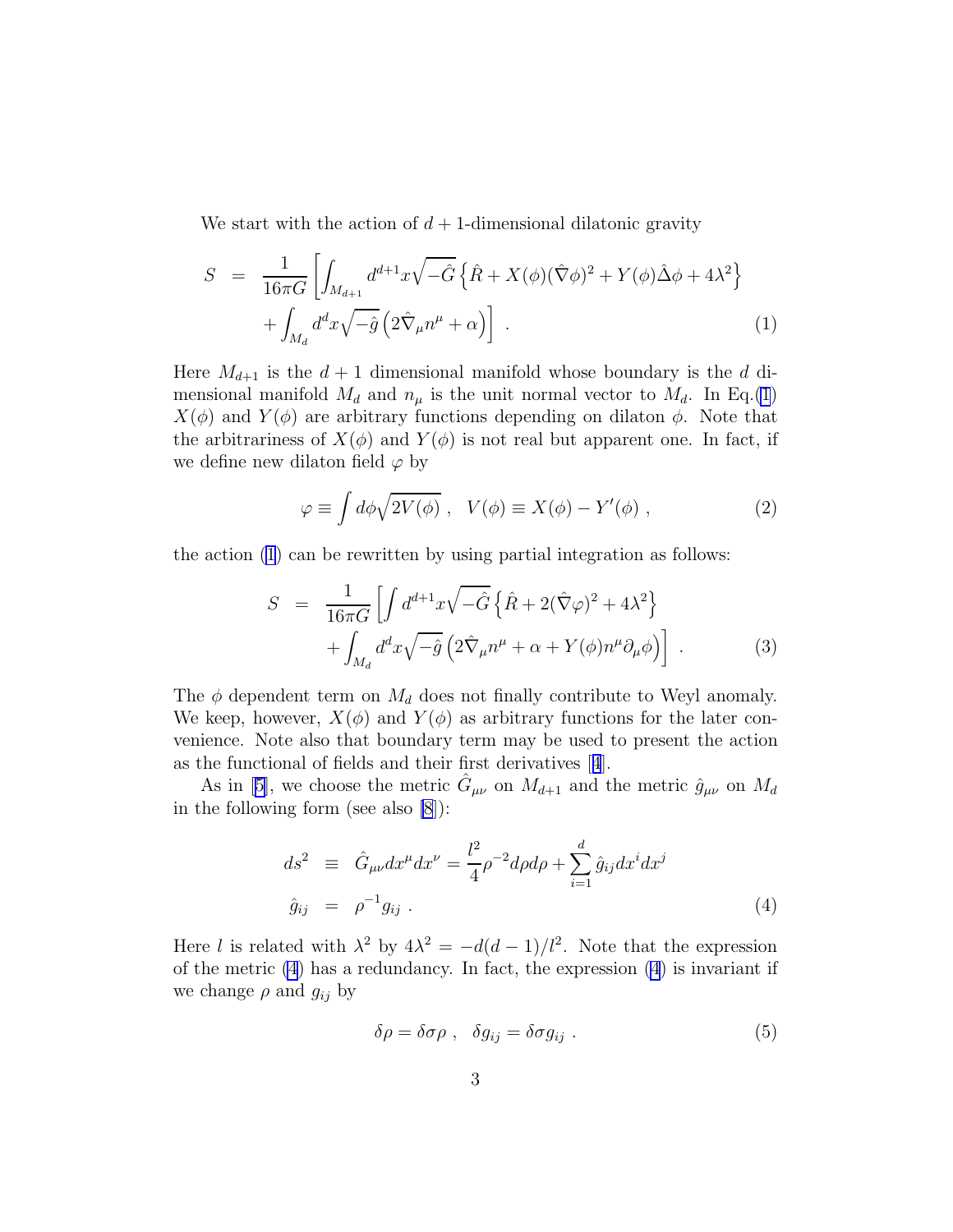<span id="page-3-0"></span>Here  $\delta\sigma$  is a constant parameter of the transformation. The transformation ([5\)](#page-2-0) can be regarded as the scale transformation on  $M_d$ .

Using the expression [\(4](#page-2-0)), we find that the unit vector  $n_{\mu}$  normal to  $M_d$ can be given by  $\left(0,0,\cdots,0,\frac{2\rho}{l}\right)$  $\left(\frac{2\rho}{l}\right)$  and we find

$$
\hat{\nabla}_{\mu}n^{\mu} = -\frac{d}{l} + \frac{\rho}{l}g^{ij}g'_{ij} . \qquad (6)
$$

Here "'" expresses the derivative with respect to  $\rho$ . We also find that the scalar curvature  $\hat{R}$  has the following form

$$
\hat{R} = \frac{d^2 + d}{l^2} + \rho R
$$
  
 
$$
-\frac{2(d-1)\rho}{l^2}g^{ij}g'_{ij} - \frac{3\rho^2}{l^2}g^{ij}g^{kl}g'_{ik}g'_{jl} + \frac{4\rho^2}{l^2}g^{ij}g''_{ij} + \frac{\rho^2}{l^2}g^{ij}g^{kl}g'_{ij}g'_{kl} (7)
$$

Here R is the scalar curvature on  $M_d$ .

Whend is even, we can expand  $\phi$  and  $\rho$  as power series of  $\rho$  as in [[5\]](#page-8-0):

$$
\phi = \phi_{(0)} + \rho \phi_{(1)} + \rho^2 \phi_{(2)} + \cdots + \rho^{\frac{d}{2}} \phi_{(d/2)} - \rho^{\frac{d}{2}} \ln \rho \psi + \mathcal{O}(\rho^{\frac{d}{2}+1}) \qquad (8)
$$
  
\n
$$
g_{ij} = g_{(0)ij} + \rho g_{(1)ij} + \rho^2 g_{(2)ij} + \cdots + \rho^{\frac{d}{2}} g_{(d/2)ij} - \rho^{\frac{d}{2}} \ln \rho h_{ij} + \mathcal{O}(\rho^{\frac{d}{2}+1}) .
$$

Here we regard  $\phi_{(0)}$  and  $g_{(0)ij}$  as independent fields on  $M_d$  and  $\phi_{(l)}$ ,  $g_{(l)ij}$  ( $l =$  $1, 2, \dots$ ,  $\psi$  and  $h_{ij}$  as fields depending on  $\phi_{(0)}$  and  $g_{(0)ij}$  by using equations of motion. Then the action [\(1](#page-2-0)) diverges in general since the action contains the infinite volume integration on  $M_{d+1}$ . The action is regularized by introducing the infrared cutoff  $\epsilon$  and replacing

$$
\int d^{d+1}x \to \int d^d x \int_{\epsilon} d\rho \ , \quad \int_{M_d} d^d x (\cdots) \to \int d^d x \ (\cdots) \Big|_{\rho = \epsilon} \ . \tag{9}
$$

As discussed in [\[5](#page-8-0)], the terms proportional to the (inverse) power of  $\epsilon$  in the regularized action are invariant under the scale transformation

$$
\delta g_{(0)\mu\nu} = 2\delta\sigma g_{(0)\mu\nu} \ , \quad \delta\epsilon = 2\delta\sigma\epsilon \ , \tag{10}
$$

which corresponds to [\(5](#page-2-0)). Then the subtraction of these terms proportional to the inverse power of  $\epsilon$  does not break the invariance under the scale transformation. When d is even, however, the term proportional to  $\ln \epsilon$  appears.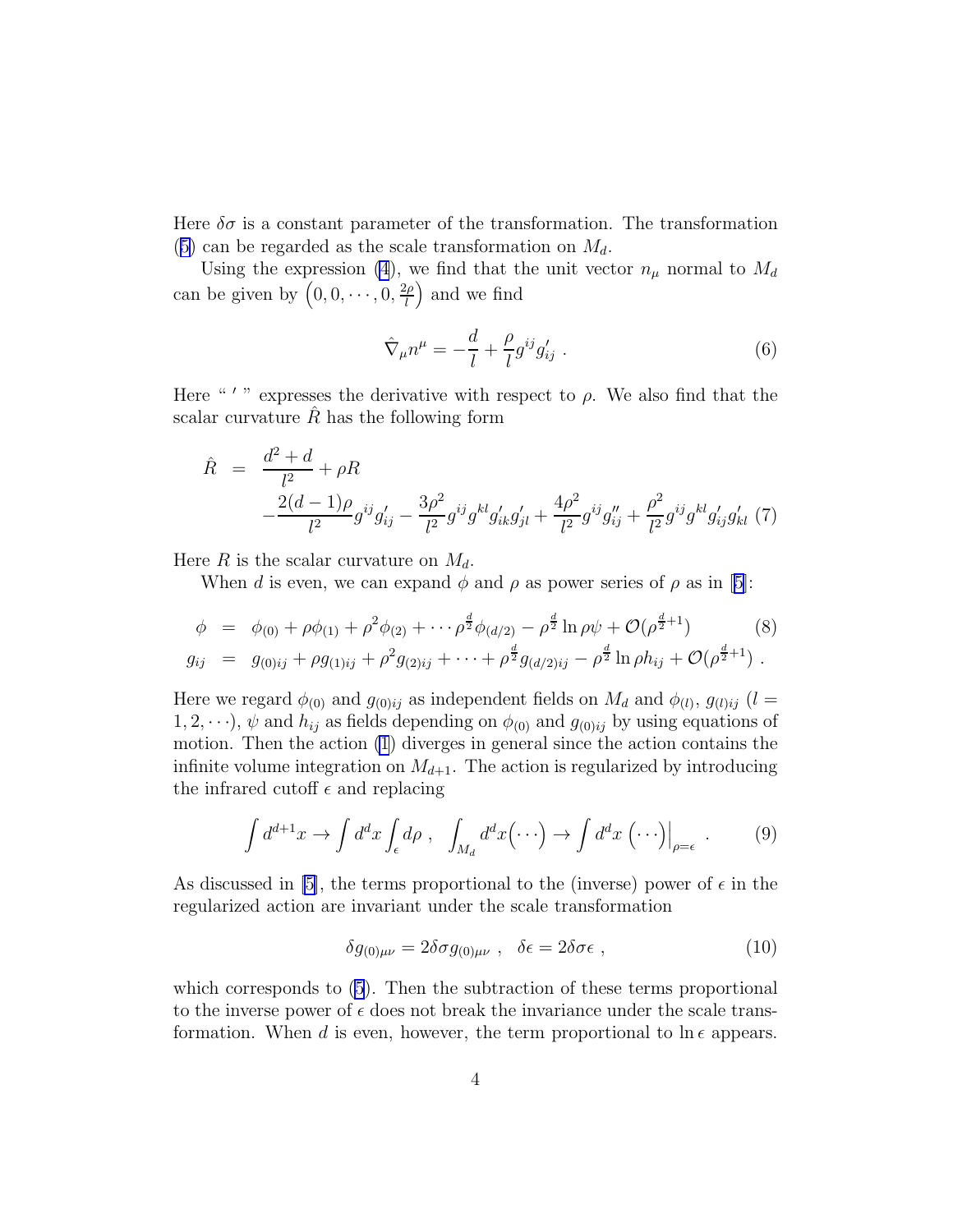<span id="page-4-0"></span>The term is not invariant under the scale transformation [\(10\)](#page-3-0) and the subtraction of the ln  $\epsilon$  term breaks the invariance. The variation of the ln  $\epsilon$  term under the scale transformation [\(10\)](#page-3-0) is finite when  $\epsilon \to 0$  and should be canceled by the variation of the finite term (which does not depend on  $\epsilon$ ) in the action since the original action [\(1](#page-2-0)) is invariant under the scale transformation. Therefore the ln  $\epsilon$  term  $S_{\text{ln}}$  gives the Weyl anomaly T of the action renormalized by the subtraction of the terms which diverge when  $\epsilon \to 0$  by  $|5|$  $|5|$  $|5|$ 

$$
S_{\ln} = -\frac{1}{2} \int d^4x \sqrt{-g_{(0)}} T . \qquad (11)
$$

First we consider the case of  $d = 2$ . Choosing  $\alpha$  to satisfy the equation  $\alpha = \frac{2}{l}$  $\frac{2}{l}$  and using the replacement in [\(9\)](#page-3-0), we find the action [\(1\)](#page-2-0) has the following form

$$
S = -\frac{1}{16\pi G} \frac{l}{2} \ln \epsilon \int d^2 x \sqrt{-g_{(0)}} \left\{ R_{(0)} + X(\phi_{(0)})(\nabla \phi_{(0)})^2 + Y(\phi_{(0)})\Delta \phi_{(0)} \right\} + \text{finite terms} . \tag{12}
$$

Then we find an expression of the Weyl anomaly  $T$  by using  $(11)$ 

$$
T = \frac{l}{16\pi G} \left\{ R_{(0)} + X(\phi_{(0)})(\nabla \phi_{(0)})^2 + Y(\phi_{(0)})\Delta \phi_{(0)} \right\} \ . \tag{13}
$$

The trace anomaly for N dilaton coupled matter scalar fields whose action is given by

$$
S = \frac{1}{2} \int d^2x \sqrt{-g} f(\phi) g^{\mu\nu} \sum_{i=1}^{N} \partial_{\mu} \chi_i \partial_{\nu} \chi_i
$$
 (14)

has been calculated in Ref. [[13](#page-8-0), [6](#page-8-0)]. The result corresponds to

$$
\frac{l}{16\pi G} = \frac{N}{24\pi} , \frac{l}{16\pi G} X(\phi_{(0)}) = -\frac{N}{4\pi} \left( \frac{f''}{2f} - \frac{f'^2}{4f^2} \right) ,
$$
  

$$
\frac{l}{16\pi G} Y(\phi_{(0)}) = -\frac{N}{4\pi} \frac{f'}{2f} .
$$
 (15)

The above result should give the conformal anomaly computed from the asymptotic symmetry algebra of  $AdS<sub>3</sub>$  with dilaton, as it was the case in the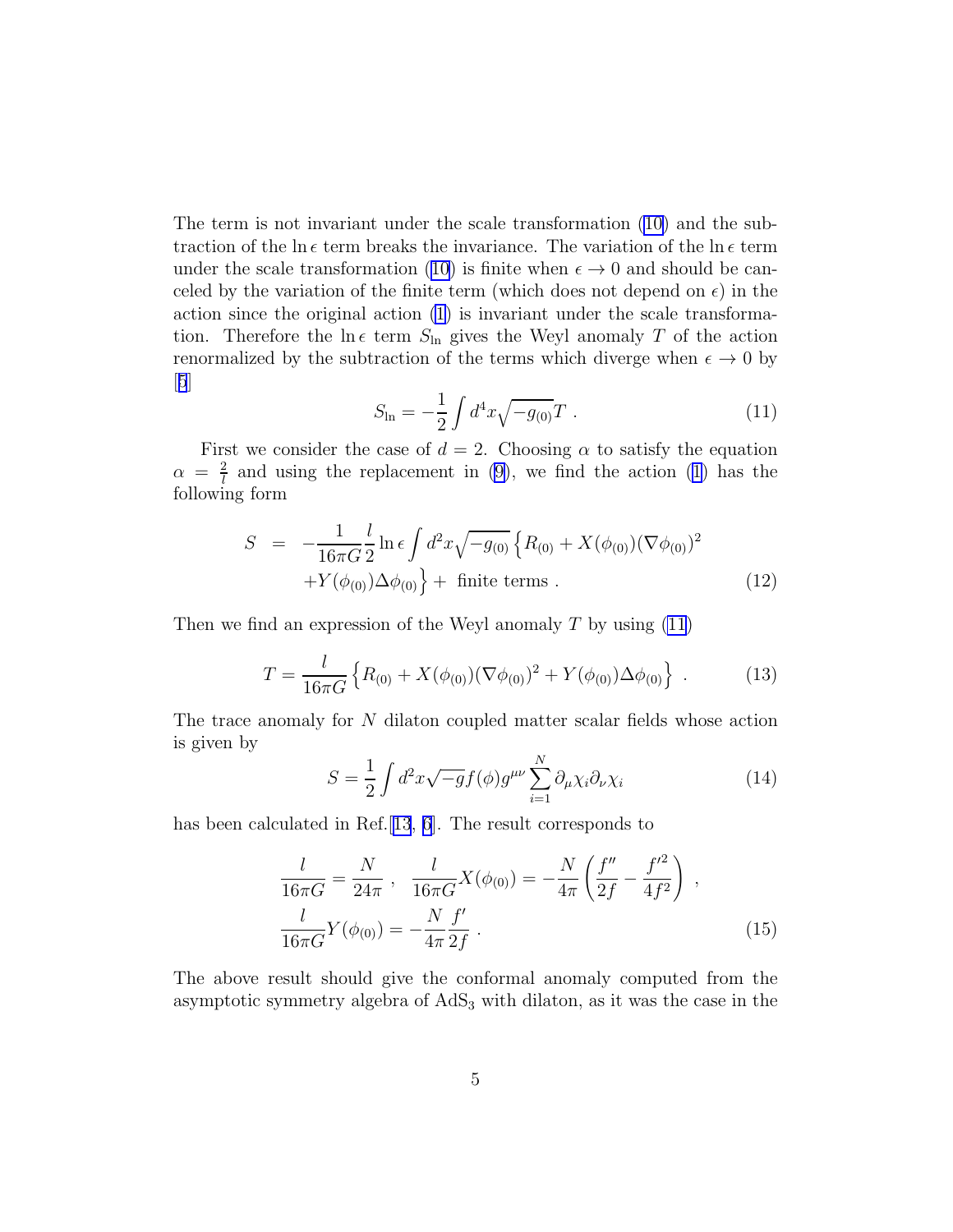<span id="page-5-0"></span>absenceof dilaton  $[11]$  $[11]$  $[11]$ . Substituting  $(15)$  $(15)$  $(15)$  into  $(1)$  and integrating it by parts, we find

$$
S = \frac{N}{24\pi l} \left[ \int d^{d+1}x \sqrt{-\hat{G}} \left\{ \hat{R} - 6(\hat{\nabla}\tilde{\phi})^2 + 4\lambda^2 \right\} \right. \\ \left. + \int_{M_d} d^d x \sqrt{-\hat{g}} \left( 2\hat{\nabla}_{\mu}n^{\mu} + \alpha + 6n^{\mu}\hat{\nabla}_{\mu}\tilde{\phi} \right) \right] \ . \tag{16}
$$

Here  $\tilde{\phi} = -\frac{1}{2}$  $\frac{1}{2} \ln f(\phi)$ . Note that we can forget the classical kinetic term of the dilaton (with gravity) when we only consider the anomaly from scalars coupledwith dilaton as in  $(14)$  $(14)$  $(14)$ , for example, in case of large N. Therefore we can freely redefine the dilaton field, say we can regard  $\tilde{\phi} = -\frac{1}{2}$  $\frac{1}{2}\ln f(\phi)$ with the redefined dilaton field for the arbitrary (positive) dilaton function  $f(\phi)$ . Then with these redefinitions, the resulting anomaly is almost unique although it is still general, up to total derivative terms.

We now consider the case of 4 dimensions. Tedious calculation similar to that in 2 dimensions leads to the term  $S_{\ln}$  proportional to  $\ln \epsilon$  in the action in the following form:

$$
S_{\text{In}} = \frac{1}{16\pi G} \int d^4x \sqrt{-g_{(0)}} \left[ \frac{1}{2l} g_{(0)}^{ij} g_{(0)}^{kl} (g_{(0)ij} g_{(0)kl} - g_{(0)ik} g_{(0)jl}) \right. \\ + \frac{l}{2} \left( R_{(0)}^{ij} - \frac{1}{2} g_{(0)}^{ij} R_{(0)} \right) g_{(1)ij} \\ - \frac{2}{l} \left( X(\phi_{(0)}) - Y'(\phi_{(0)}) \right) \phi_{(1)} \phi_{(1)} - \frac{l}{2} X'(\phi_{(0)}) \phi_{(1)} g_{(0)}^{ij} \partial_i \phi_{(0)} \partial_j \phi_{(0)} \\ - lX(\phi_{(0)}) g_{(0)}^{ij} \partial_i \phi_{(0)} \partial_j \phi_{(1)} + \frac{l}{2} X(\phi_{(0)}) g_{(0)}^{ik} g_{(0)}^{jl} g_{(1)kl} \partial_i \phi_{(0)} \partial_j \phi_{(0)} \\ - \frac{l}{4} X(\phi_{(0)}) g_{(0)}^{kl} g_{(1)kl} g_{(0)}^{ij} \partial_i \phi_{(0)} \partial_j \phi_{(0)} \\ - \frac{l}{2} Y'(\phi_{(0)}) \phi_{(1)} \frac{1}{\sqrt{-g_{(0)}}} \partial_i \left( \sqrt{-g_{(0)}} g_{(0)}^{ij} \partial_j \phi_{(0)} \right) \\ - \frac{l}{2} Y(\phi_{(0)}) \frac{1}{\sqrt{-g_{(0)}}} \partial_i \left( \sqrt{-g_{(0)}} g_{(0)}^{ij} \partial_j \phi_{(1)} \right) \qquad (17) \\ - \frac{l}{2} Y(\phi_{(0)}) \frac{1}{\sqrt{-g_{(0)}}} \partial_i \left( \sqrt{-g_{(0)}} \left( \frac{1}{2} g_{(0)}^{kl} g_{(1)kl} g_{(0)}^{ij} - g_{(0)}^{ik} g_{(0)}^{jl} g_{(1)kl} \right) \partial_j \phi_{(0)} \right) \right].
$$

Here we choose  $\alpha$  to be  $\alpha = \frac{6}{l}$  $\frac{6}{l}$ . Solving the equations of motion given by the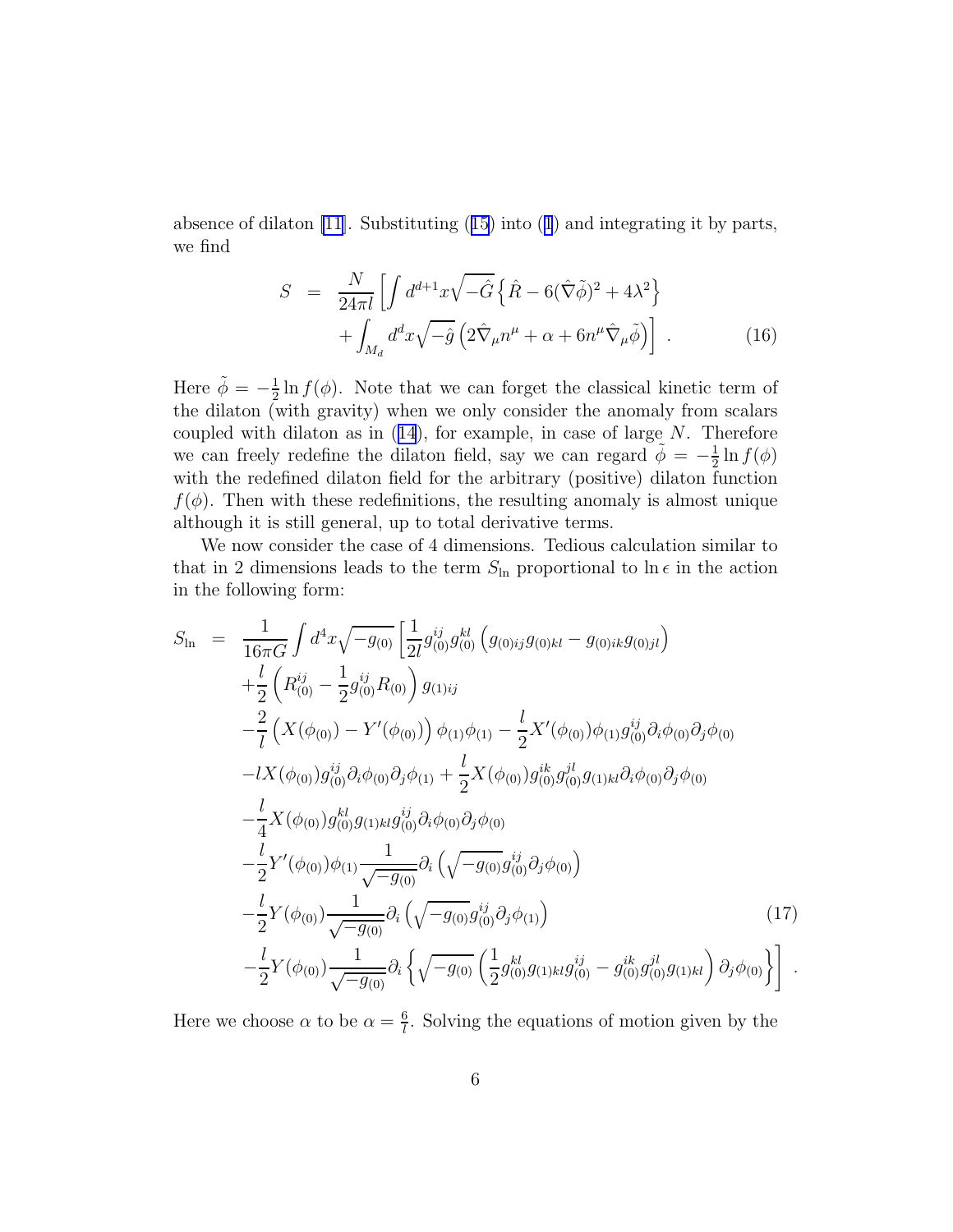<span id="page-6-0"></span>variation of  $S_{\text{ln}}$  with respect to  $g_{(1)ij}$  and  $\phi_{(1)ij}$ ,

$$
0 = g_{(0)}^{ij} g_{(0)}^{kl} g_{(1)kl} - g_{(0)}^{ik} g_{(0)}^{jl} g_{(1)kl} + \frac{l^2}{2} \left( R_{(0)}^{ij} - \frac{1}{2} g_{(0)}^{ij} R_{(0)} \right) - \frac{l^2}{2} V(\phi_{(0)}) \left( \frac{1}{2} g_{(0)}^{ij} g_{(0)}^{kl} - g_{(0)}^{ik} g_{(0)}^{jl} \right) \partial_k \phi_{(0)} \partial_l \phi_{(0)} 0 = \frac{8}{2} V(\phi_{(0)}) \phi_{(0)} + V'(\phi_{(0)}) g_{ij}^{ij} \partial_l \phi_{(0)} \partial_l \phi_{(0)} \qquad (18)
$$

$$
0 = \frac{8}{l^2} V(\phi_{(0)}) \phi_{(1)} + V'(\phi_{(0)}) g_{(0)}^{ij} \partial_i \phi_{(0)} \partial_j \phi_{(0)} - \frac{2}{\sqrt{g_{(0)}}} \partial_i \left( V(\phi_{(0)}) \sqrt{g_{(0)}} g_{(0)}^{ij} \partial_j \phi_{(0)} \right)
$$
(19)

 $g_{(1)ij}$  and  $\phi_{(1)ij}$  can be given in terms of  $g_{(0)ij}$  and  $\phi_{(0)}$ :

$$
g_{(1)ij} = \frac{l^2}{2} \left( R_{(0)ij} - \frac{1}{6} g_{(0)ij} R_{(0)} \right) + \frac{l^2}{2} V(\phi_{(0)}) \left( \partial_i \phi_{(0)} \partial_j \phi_{(0)} - \frac{1}{6} g_{(0)ij} g_{(0)}^{kl} \partial_k \phi_{(0)} \partial_l \phi_{(0)} \right) \phi_{(1)} = \frac{l^2}{8} \left\{ \frac{V'(\phi_{(0)})}{V(\phi_{(0)})} g_{(0)}^{ij} \partial_i \phi_{(0)} \partial_j \phi_{(0)} + 2 \frac{1}{\sqrt{-g_{(0)}}} \partial_i \left( \sqrt{-g_{(0)}} g_{(0)}^{ij} \partial_j \phi_{(0)} \right) \right\} (21)
$$

Here $V(\phi_{(0)})$  is defined in ([2\)](#page-2-0). Substituting (20) and (21) into [\(17\)](#page-5-0) and integrating it by parts, we find

$$
S_{\text{In}} = \frac{l^3}{16\pi G} \int d^4x \sqrt{-g_{(0)}} \left[ \frac{1}{8} R_{(0)ij} R_{(0)}^{ij} - \frac{1}{24} R_{(0)}^2 + \frac{V(\phi_{(0)})}{4} R_{(0)}^{ij} \partial_i \phi_{(0)} \partial_j \phi_{(0)} - \frac{V(\phi_{(0)})}{12} R_{(0)} g_{(0)}^{ij} \partial_i \phi_{(0)} \partial_j \phi_{(0)} \right] + \left( \frac{V(\phi_{(0)})^2}{12} + \frac{V'(\phi_{(0)})^2}{32 V(\phi_{(0)})} \right) \left( g_{(0)}^{ij} \partial_i \phi_{(0)} \partial_j \phi_{(0)} \right)^2 + \frac{V'(\phi_{(0)})}{8} g_{(0)}^{kl} \partial_k \phi_{(0)} \partial_l \phi_{(0)} \frac{1}{\sqrt{-g_{(0)}}} \partial_i \left( \sqrt{-g_{(0)}} g_{(0)}^{ij} \partial_j \phi_{(0)} \right) + \frac{V(\phi_{(0)})}{8} \left\{ \frac{1}{\sqrt{-g_{(0)}}} \partial_i \left( \sqrt{-g_{(0)}} g_{(0)}^{ij} \partial_j \phi_{(0)} \right) \right\}^2 \right]. \tag{22}
$$

Using the field  $\varphi_{(0)}$  defined by

$$
\varphi_{(0)} \equiv \int d\phi_{(0)} \sqrt{2V(\phi_{(0)})} \tag{23}
$$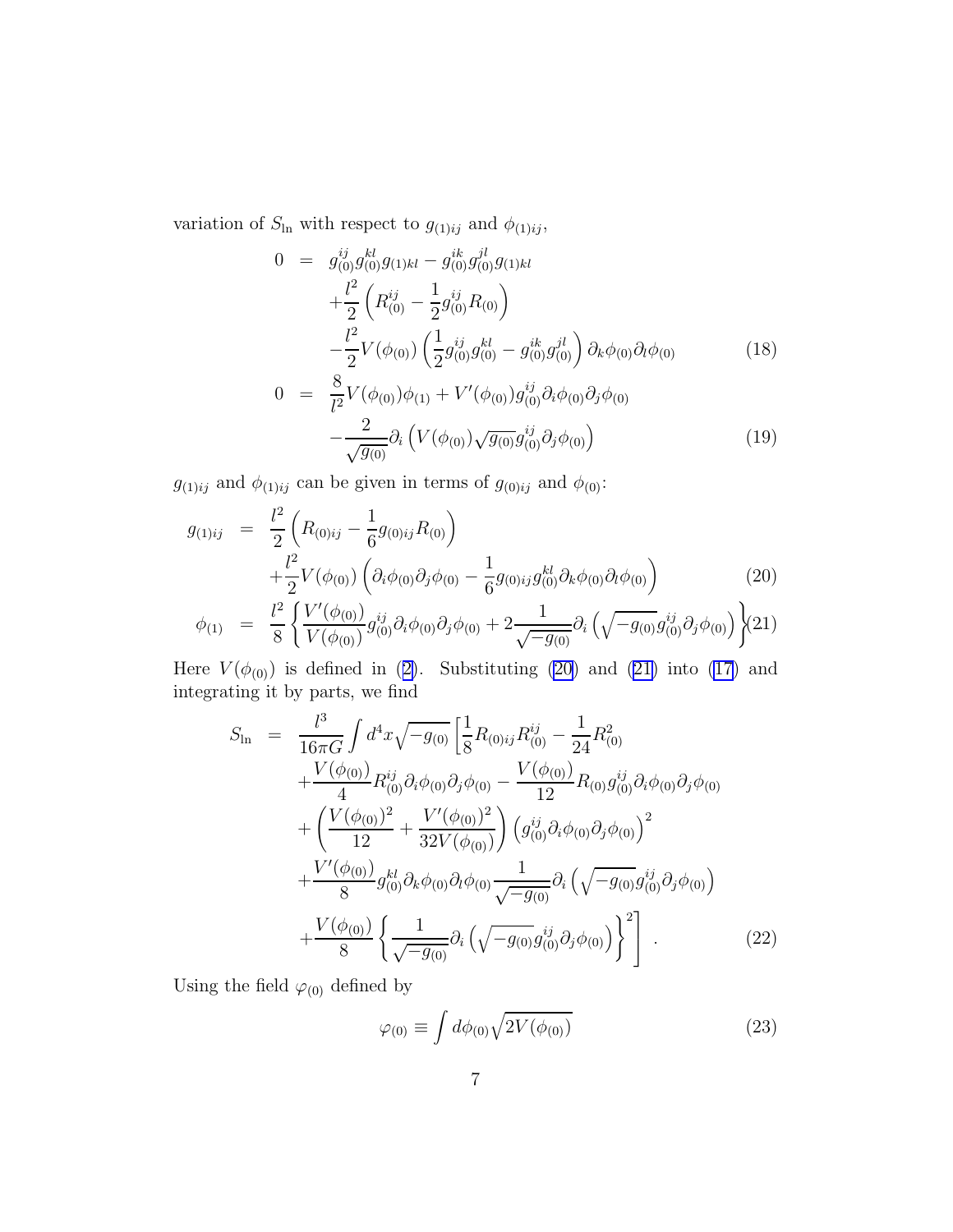ina similar way to  $(2)$  $(2)$ , we can rewrite  $(22)$  as follows

$$
S_{\text{In}} = \frac{l^3}{16\pi G} \int d^4x \sqrt{-g_{(0)}} \left[ \frac{1}{8} R_{(0)ij} R_{(0)}^{ij} - \frac{1}{24} R_{(0)}^2 \right. \left. + \frac{1}{2} R_{(0)}^{ij} \partial_i \varphi_{(0)} \partial_j \varphi_{(0)} - \frac{1}{6} R_{(0)} g_{(0)}^{ij} \partial_i \varphi_{(0)} \partial_j \varphi_{(0)} \right. \left. + \frac{1}{4} \left\{ \frac{1}{\sqrt{-g_{(0)}}} \partial_i \left( \sqrt{-g_{(0)}} g_{(0)}^{ij} \partial_j \varphi_{(0)} \right) \right\}^2 + \frac{1}{3} \left( g_{(0)}^{ij} \partial_i \varphi_{(0)} \partial_j \varphi_{(0)} \right)^2 \right] (24)
$$

The Weyl anomaly coming from the multiplets of  $\mathcal{N} = 4$  supersymmetric  $U(N)$  or  $SU(N)$  Yang-Mills coupled with  $\mathcal{N}=4$  conformal supergravity was calculated in [\[7](#page-8-0)]:<sup>3</sup>

$$
T = -\frac{N^2}{4(4\pi)^2} \left[ 2\left(R_{ij}R^{ij} - \frac{1}{3}R^2\right) + F^{ij}F_{ij} \right]
$$
  
+4\left\{ 2\left(R^{ij} - \frac{1}{3}Rg^{ij}\right)\partial\_i\varphi^\*\partial\_j\varphi + \left|\frac{1}{\sqrt{-g}}\partial\_i\left(\sqrt{-g}g^{ij}\partial\_j\varphi\right)\right|^2 \right\} + \cdots \right]. (25)

Here  $F_{ij}$  is the field strength of SU(4) gauge fields,  $\varphi$  is a complex scalar field which is a combination of dilaton and RR scalar and " $\cdots$ " expresses the terms containing other fields in  $\mathcal{N} = 4$  conformal supergravity multiplet and higher powers of the fields.

If we choose

$$
\frac{l^3}{16\pi G} = \frac{2N^2}{(4\pi)^2} \,,\tag{26}
$$

and consider the background where only gravity and the real part of the scalar field  $\varphi$  in the  $\mathcal{N} = 4$  conformal supergravity multiplet are non-trivial and other fields vanish in (25), Eq.(24) exactly reproduces the result in (25) by using([11.](#page-4-0)

Hence, we got  $d = 2$  and  $d = 4$  holografic conformal anomaly for dilaton coupled theories from supergravity side. The results of this study give further check of AdS/CFT correspondence in the presence of dilaton. It is also possible to extend this work and to find dilaton dependent conformal anomaly in higher dimensions, like  $d = 6, 8$  etc. However, such calculation is

<sup>&</sup>lt;sup>3</sup>See Eqs.(2.5) and (2.6) in [\[7](#page-8-0)].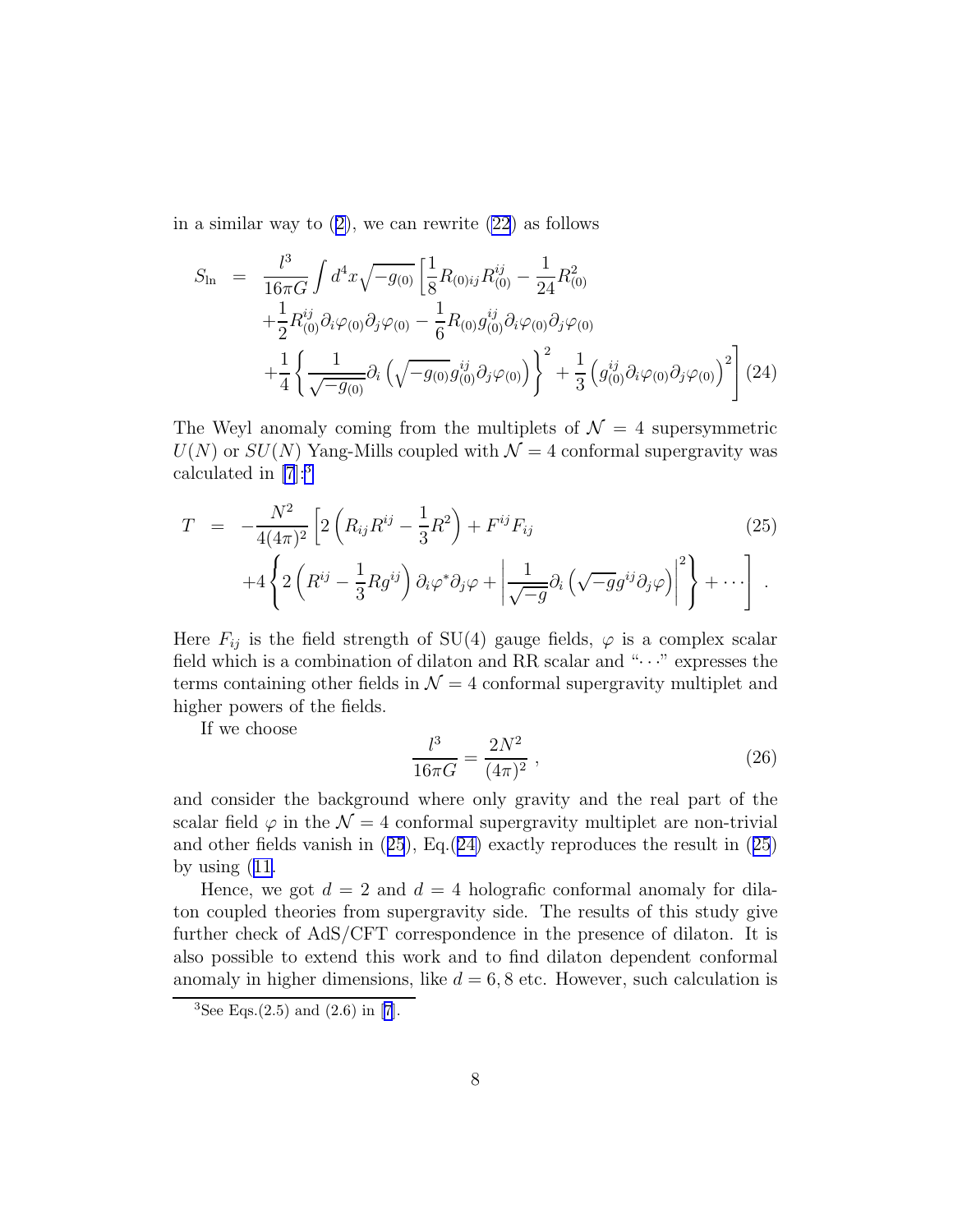<span id="page-8-0"></span>very complicated as even in case of  $d = 6$  the number of invariants in conformal anomaly is rapidly growing. Nevertheless, using some classification of invariants (see, for example,[[17](#page-9-0), [16\]](#page-9-0)) may significally simplify the result. Note that  $d = 6$  conformal anomaly for  $(0, 2)$  theory has been found in [5] very recently on purely gravitational background.

## References

- [1] J.M. Maldacena, [hep-th/9711200.](http://arxiv.org/abs/hep-th/9711200)
- [2] E. Witten, [hep-th/9802150.](http://arxiv.org/abs/hep-th/9802150)
- [3] S. Gubser, I. Klebanov and A. Polyakov, [hep-th/9802109](http://arxiv.org/abs/hep-th/9802109).
- [4] G.W. Gibbons and S.W. Hawking, *Phys.Rev.* **D15** (1977) 2752.
- [5] M. Henningson and K. Skenderis, preprint [hep-th/9806087](http://arxiv.org/abs/hep-th/9806087).
- [6] S. Nojiri and S.D. Odintsov, *Mod. Phys. Lett.* **A12** (1997) 2083; *Phys. Rev.* D57 (1998) 2363.
- [7] H. Liu and A.A. Tseytlin, preprint [hep-th/9804083.](http://arxiv.org/abs/hep-th/9804083)
- [8] C. Fefferman and C.R. Graham, "Conformal Invariants", in Elie Cartan et les Math. d'aujourdhui, Asterisque, 1985.
- [9] M. Duff, Class.Quant.Grav. 11 (1994) 1387.
- [10] I.L. Buchbinder, S.D. Odintsov and I.L. Shapiro, "Effective Action in Quantum Gravity", IOP Publishing, Bristol and Philadelphia, 1992.
- [11] J.D. Brown and M. Henneaux, *Comm. Math. Phys.* **104** (1986) 207.
- [12] L. Susskind and E. Witten, [hep-th/9805114.](http://arxiv.org/abs/hep-th/9805114)
- [13] E. Elizalde, S. Naftulin and S.D. Odintsov, Phys.Rev. D49 (1994) 2852.
- [14] R. Bousso and S.W. Hawking, Phys.Rev D56 (1997) 7788; T. Chiba and M. Siino, Mod.Phys.Lett. A12 (1997) 709; S. Ichinose, Phys.Rev. D57 (1998) 6224; W. Kummer, H. Liebl and D.V. Vassilevich, Mod.Phys.Lett. A12 (1997) 2683; J.S. Dowker, Class.Quant.Grav. 15 (1998) 1881.